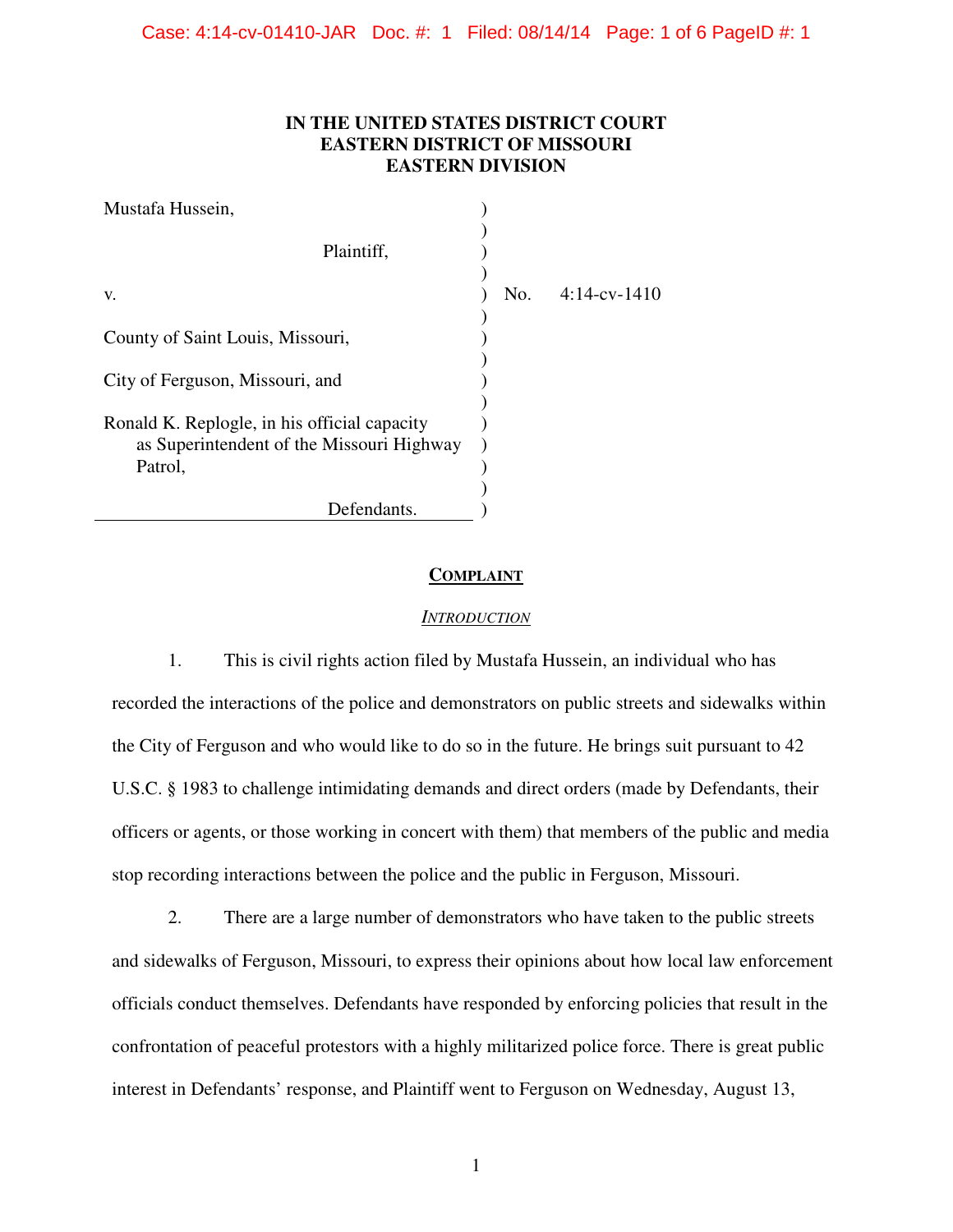# Case: 4:14-cv-01410-JAR Doc. #: 1 Filed: 08/14/14 Page: 2 of 6 PageID #: 2

2014, to observe and record what was happening so that it could be shared with the world. Plaintiff's recording is available for viewing at:

http://www.slate.com/blogs/the\_slatest/2014/08/13/scenes\_from\_ferguson\_missouri\_on\_wednes day night.html.

3. Plaintiff asks this court to enjoin the police policy of demanding and ordering members of the media and public to stop recording the police acting in their official duty on public streets and sidewalks, declare that the police policy on its face and as-applied violates Plaintiff's constitutional rights, and award nominal damages.

# *JURISDICTION AND VENUE*

4. This Court has original jurisdiction pursuant to 28 U.S.C. § 1331 over Plaintiff's civil action arising under the Constitution of the United States.

5. In addition, this Court has original jurisdiction pursuant to 28 U.S.C. § 1343(a)(3) to redress the deprivation, under color of state law, of any right, privilege, or immunity secured by the Constitution of the United States.

6. Venue lies in the United States District Court for the Eastern District of Missouri because a substantial part of the events or omissions giving rise to Plaintiff's claims occurred in the County of Saint Louis, Missouri. 28 U.S.C. § 1391(b)(2).

7. Divisional venue is in the Eastern Division because the events leading to the claim for relief arose in the County of Saint Louis and Defendants County of St. Louis and City of Ferguson are located in the County of Saint Louis, Missouri. E.D. MO. L.R. 2.07(A)(3),  $(B)(1)$ .

#### *PARTIES*

8. Plaintiff, Mustafa Hussein, resides in Missouri.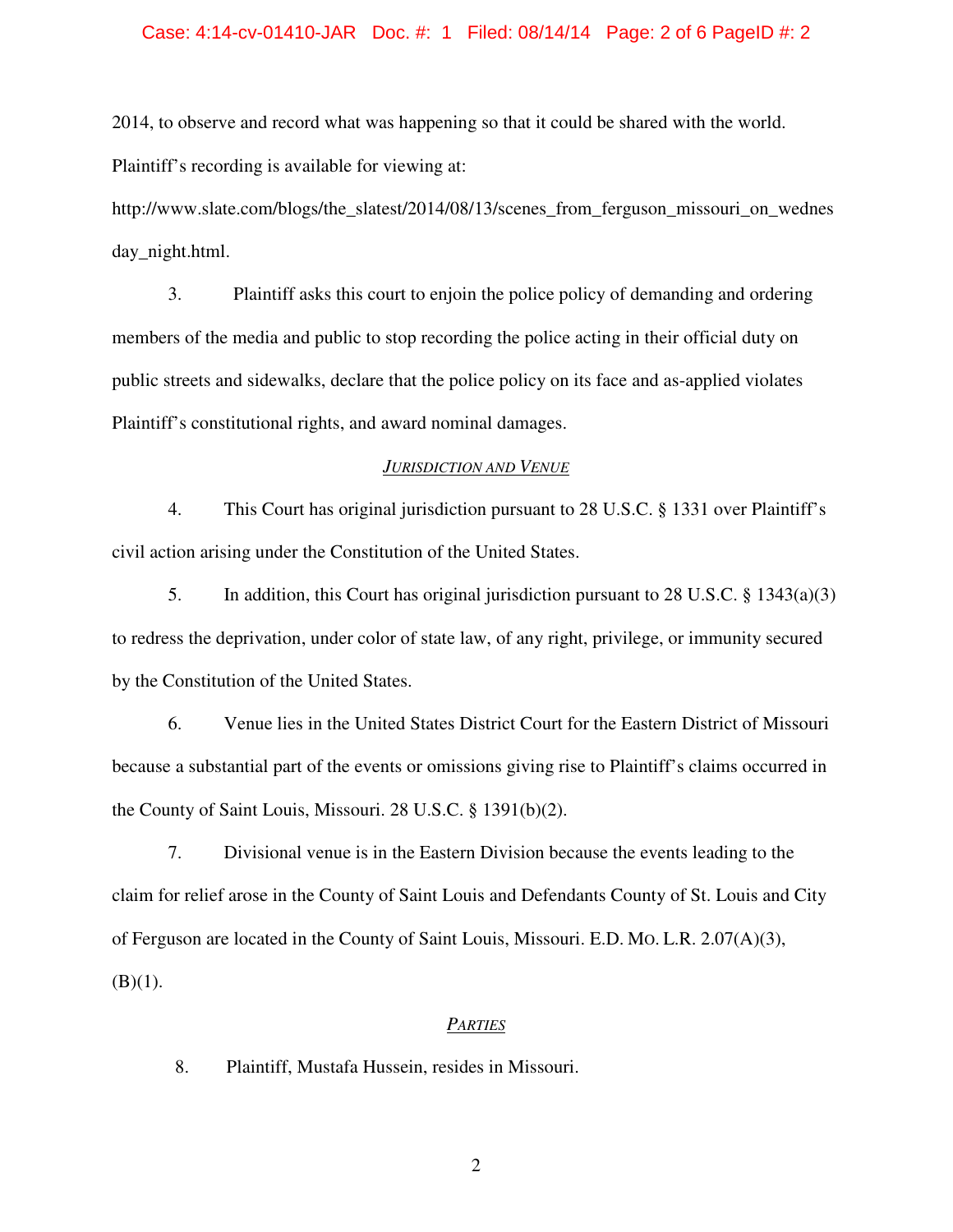# Case: 4:14-cv-01410-JAR Doc. #: 1 Filed: 08/14/14 Page: 3 of 6 PageID #: 3

9. Defendant County of Saint Louis, Missouri, is a political subdivision of the State of Missouri and is participating in and directing law enforcement officers' confrontation of demonstrators and protestors in Ferguson.

10. Defendant City of Ferguson, Missouri, is a political subdivision of the State of Missouri and is participating in and directing law enforcement officers' confrontation of demonstrators and protestors in Ferguson.

11. Defendant Ronald K. Replogle is sued in his official capacity as Superintendent of the Missouri State Highway Patrol. The Missouri State Highway Patrol is an agency of the State of Missouri and is participating in and directing law enforcement officers' confrontation of demonstrators and protestors in Ferguson.

12. All actions by Defendants, their officers, employees, or agents, described herein are taken under color of state law.

#### *FACTS*

13. On August 9, 2014, a police officer of the City of Ferguson's police department shot and killed Michael Brown, who was unarmed.

14. Many members of the community have responded with anger at the police.

15. As a result, there have been frequent demonstrations on the public streets and sidewalks of Ferguson.

16. At these demonstrations, protestors are voicing their opinions about such issues of public concern as the relationship between police and the community; the frequency with which police officers shoot unarmed black men; and the militarization of local police forces.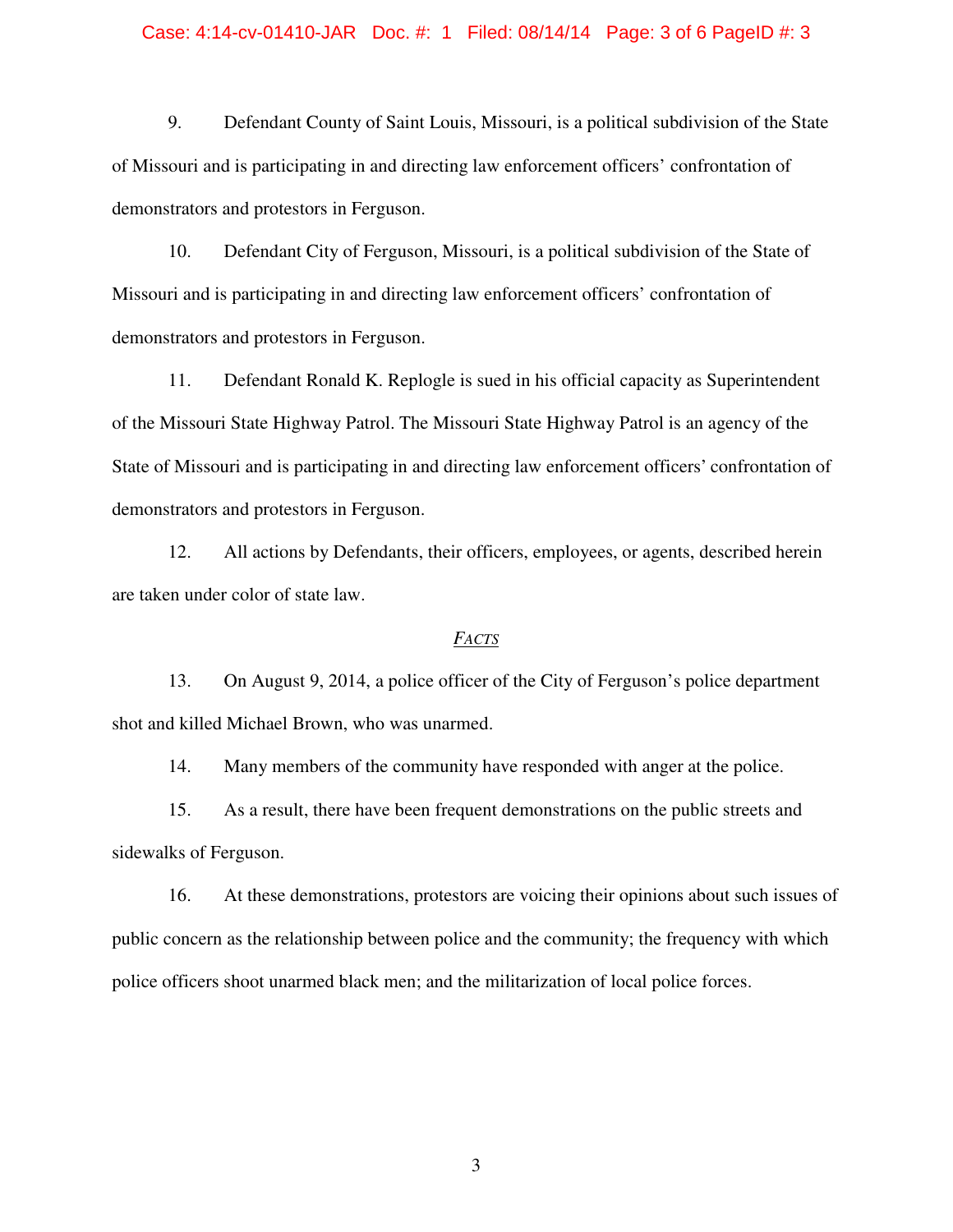# Case: 4:14-cv-01410-JAR Doc. #: 1 Filed: 08/14/14 Page: 4 of 6 PageID #: 4

17. Defendants' response to the demonstrations has been controversial, including using force, ordering peaceful protestors to disband and evacuate the streets and sidewalks, and ordering protestors and observers to stop documenting and videotaping the demonstrations.

18. There is widespread interest in Defendants' tactics, which raise questions about whether a military response to the protest is consistent with the values of the United States.

19. In order to document what is occurring on the streets and sidewalks of Ferguson, Plaintiff went to Ferguson on Wednesday, August 13, 2014, to document and record what he could see and hear and to share it with the world.

20. Over a speaker, police officials implementing Defendants' policy ordered everyone on the street to stop recording.

21. Upon hearing the order, Plaintiff was required to choose between surrendering his First Amendment right to record the action unfolding on the street before him or risking arrest or serious bodily injury inflicted by law enforcement officials if he continued recording and exercising his First Amendment rights.

22. Plaintiff chose to continue recording, putting his liberty and physical safety at serious risk.

23. Plaintiff is aware that, in recent days, other journalists have been arrested while engaging in no unlawful activity, have been fired upon by police with teargas, and their recording equipment has been taken by police.

24. Plaintiff is aware that, in recent days in Ferguson, other members of the public and media have been ordered by law enforcement officials to stop recording.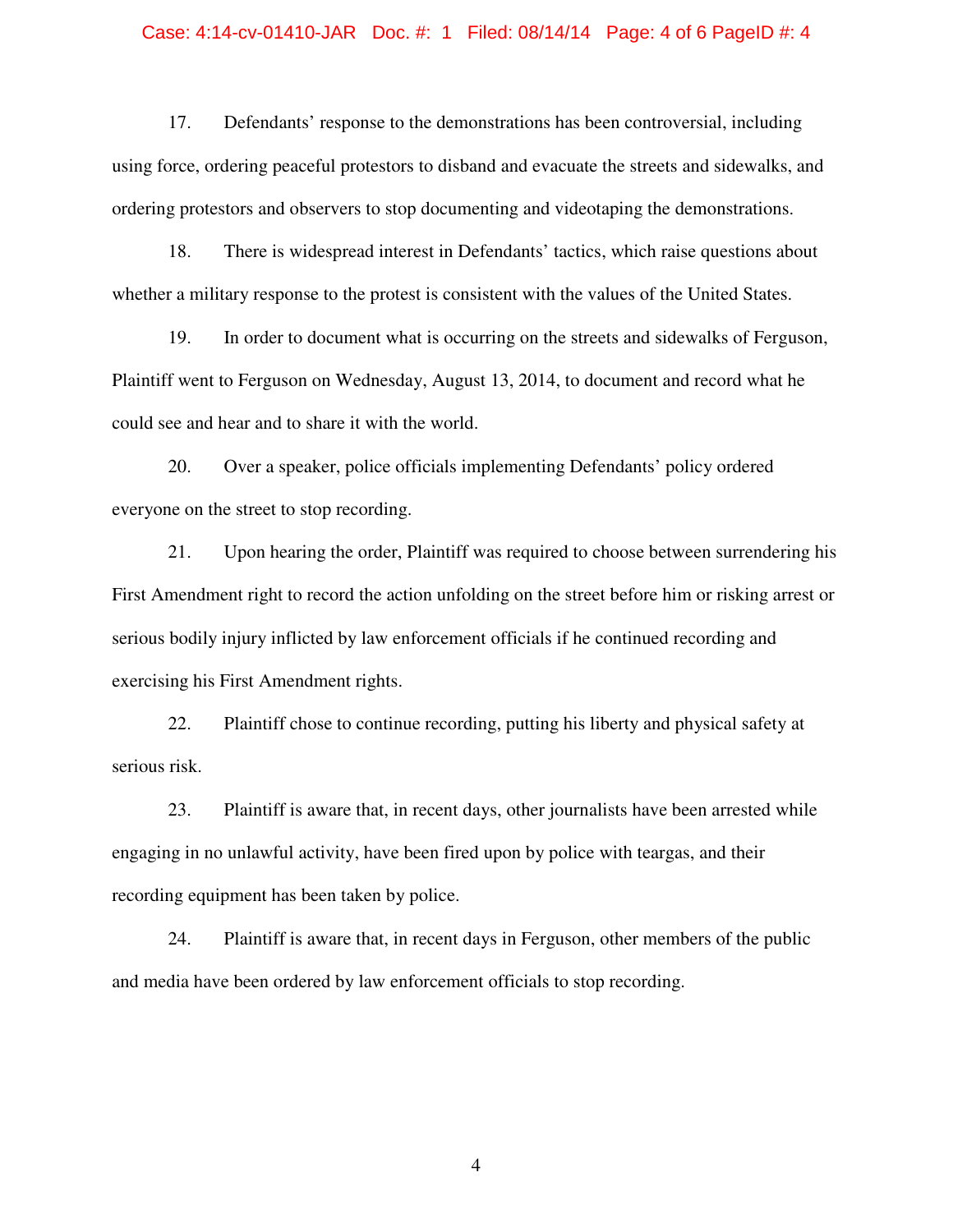# Case: 4:14-cv-01410-JAR Doc. #: 1 Filed: 08/14/14 Page: 5 of 6 PageID #: 5

25. Plaintiff would like to peacefully observe and record the interactions between the community and law enforcement officials in the future; however, to do so he must risk the infliction of serious physical harm and the loss of his property by law enforcement or arrest.

# *COUNT I Violation of First and Fourteenth Amendments to the United States Constitution*

21. Plaintiff repeats, re-alleges, and incorporates by reference the allegations in the foregoing paragraphs of this Complaint as if set forth here verbatim.

22. Defendants' policies and actions described herein chill reasonable persons from engaging in activity that is protected by the First Amendment.

23. Defendants have deprived, and continue to deprive, Plaintiff of his rights under the First Amendment to the United States Constitution, which are incorporated through the Fourteenth Amendment. Defendants' policy of ordering members of the media and public not to record on the public streets and sidewalks of Ferguson is the cause-in-fact of the constitutional violations.

24. Upon information and belief, unless restrained by this court, Defendants will continue to enforce their policy of ordering members of the media and public to not document and record their actions.

WHEREFORE, Plaintiff respectfully requests the following relief:

A. Upon proper motion, issue a temporary restraining order and preliminary injunction prohibiting Defendants, their officers, employees, or agents, and those acting on their behalf or in concert with them from continuing the policy of ordering members of the media or the public to not record on the streets and sidewalks of Ferguson;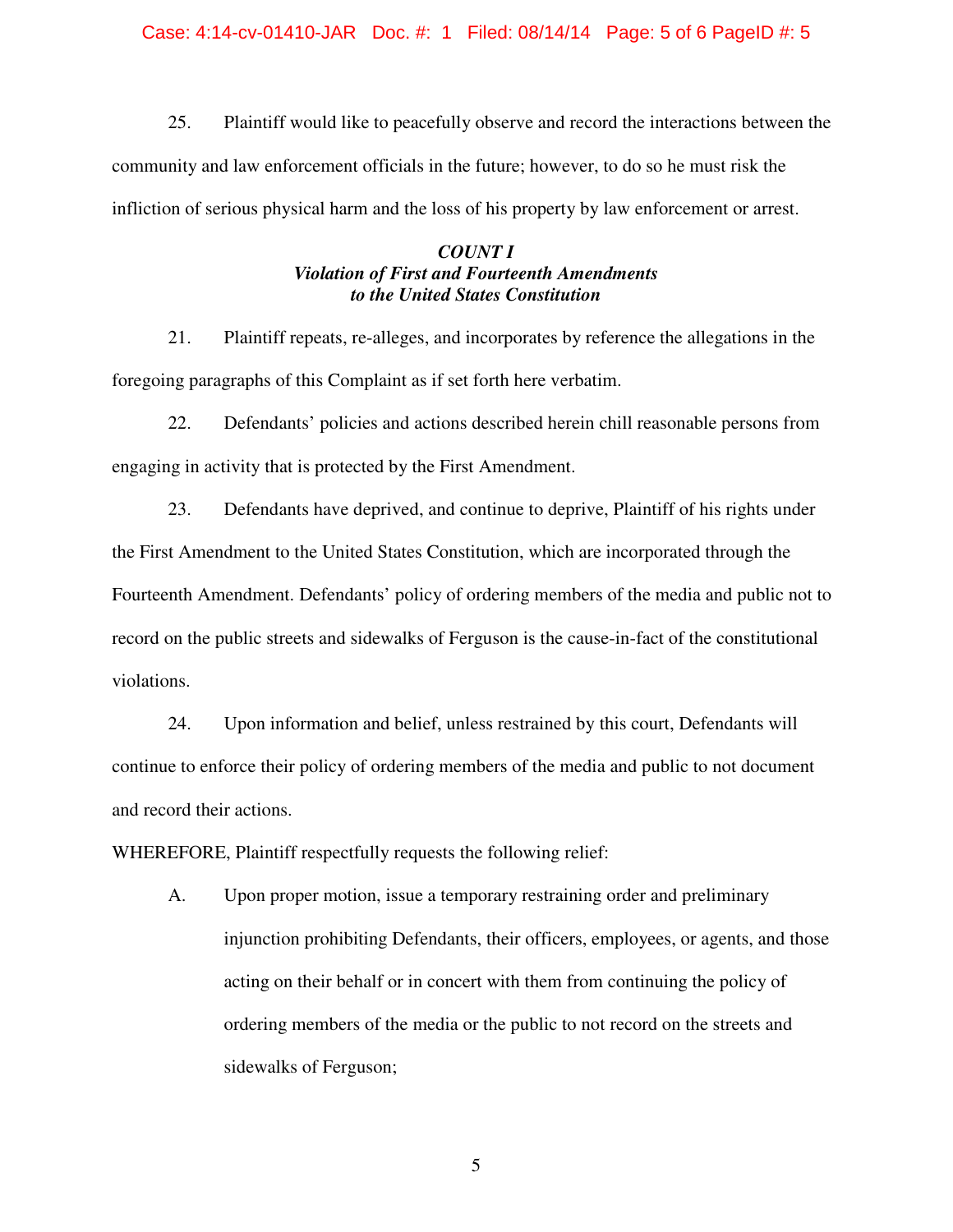- B. Enter declaratory judgment, pursuant to 42 U.S.C. § 1983, that Defendants' policy violates the Constitution;
- C. Enter a permanent injunction prohibiting Defendants, their officers, employees, or agents, and those acting on their behalf or in concert with them from continuing the policy of ordering members of the media or the public to not document or record on the streets and sidewalks of Ferguson;
- D. Award Plaintiff nominal damages;
- E. Award Plaintiff costs, including reasonable attorneys' fees, pursuant to 42 U.S.C. § 1988 or any other applicable law; and
- F. Allow to Plaintiff such other and further relief as is just and proper under the circumstances.

Respectfully submitted,

/s/ Anthony E. Rothert ANTHONY E. ROTHERT, #44827MO GRANT R. DOTY, #60788MO AMERICAN CIVIL LIBERTIES UNION OF MISSOURI FOUNDATION 454 Whittier Street St. Louis, Missouri 63108 Telephone: (314) 652-3114 Facsimile: (314) 652-3112

GILLIAN R. WILCOX, #61278MO AMERICAN CIVIL LIBERTIES UNION OF MISSOURI FOUNDATION 3601 Main Street Kansas City, Missouri 64111 Telephone: (816) 470-9938 Facsimile: (314) 652-3112

# **ATTORNEYS FOR PLAINTIFF**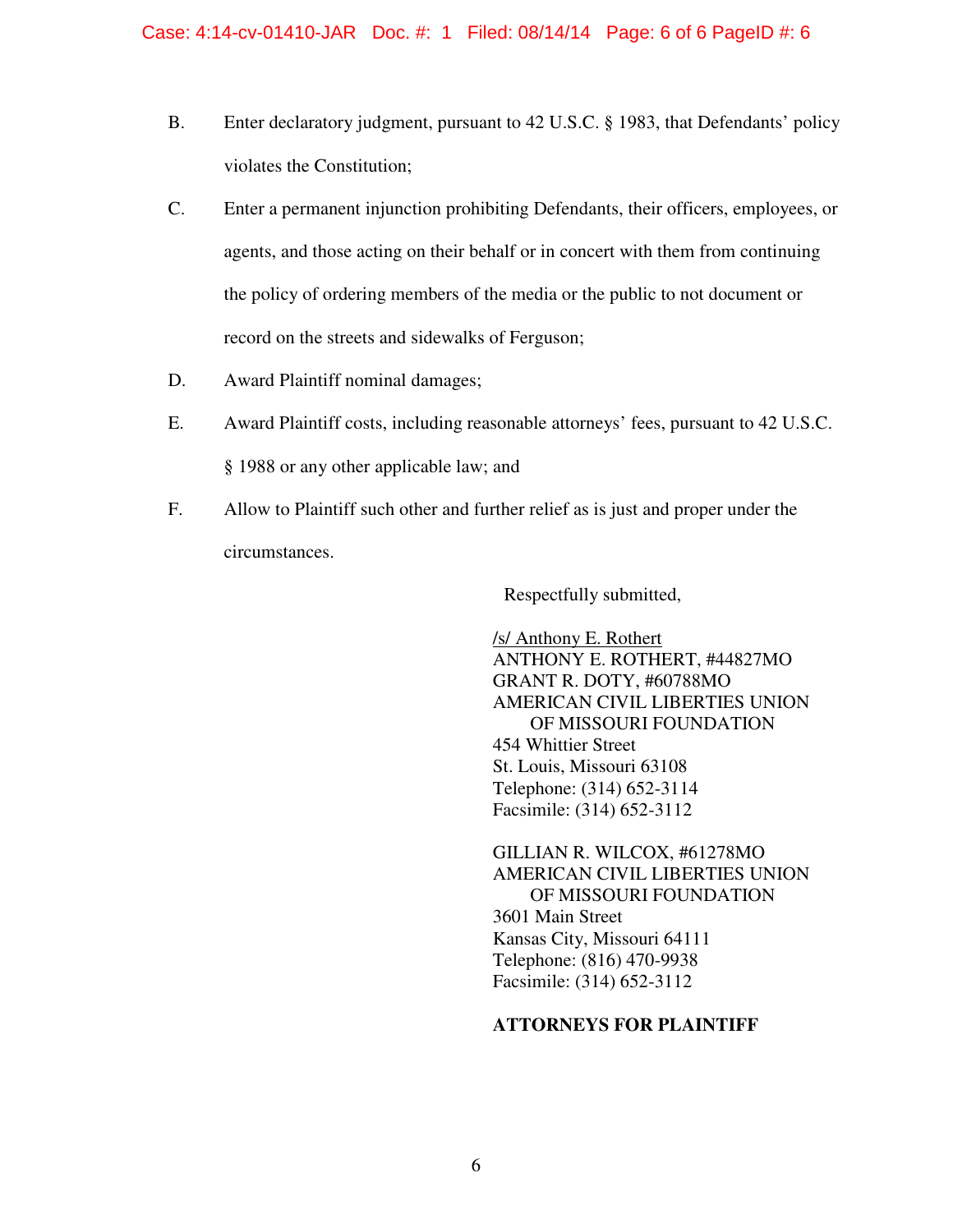# JS 44 (Rev. 12/12) Case: 4:14-cv-01410-JAR POVT: COVERSPECT14 Page: 1 of 2 PageID #: 17

The JS 44 civil cover sheet and the information contained herein neither replace nor supplement the filing and service of pleadings or other papers as required by law, except as provided by local rules of court. This form,

| I. (a) PLAINTIFFS<br>Hussein, Mustafa                                                                                                                                                                                                                                                                                                                                                                                                                                                                                                                                                                                                                             |                                                                                                                                                                                                                                                                                                                                                                                                                                                                                                                                                                                                                         |                                                                                                                                                                                                                                                                                                                                                                                                                                                                                                                                                                                                                                                                                                                                              |                          | <b>DEFENDANTS</b><br>County of Saint Louis; City of Ferguson; Ronald K. Replogle, in his<br>official capacity as Superintendent of the Missouri Highway Patrol                                                                                                                                                                                                                            |                                                                                                                                                                 |                                                                                                                                                                                                                                                                                                     |                                                                                                                                                                                                                                                                                                                                                                                                                                                                                                                                                                                                                                                               |
|-------------------------------------------------------------------------------------------------------------------------------------------------------------------------------------------------------------------------------------------------------------------------------------------------------------------------------------------------------------------------------------------------------------------------------------------------------------------------------------------------------------------------------------------------------------------------------------------------------------------------------------------------------------------|-------------------------------------------------------------------------------------------------------------------------------------------------------------------------------------------------------------------------------------------------------------------------------------------------------------------------------------------------------------------------------------------------------------------------------------------------------------------------------------------------------------------------------------------------------------------------------------------------------------------------|----------------------------------------------------------------------------------------------------------------------------------------------------------------------------------------------------------------------------------------------------------------------------------------------------------------------------------------------------------------------------------------------------------------------------------------------------------------------------------------------------------------------------------------------------------------------------------------------------------------------------------------------------------------------------------------------------------------------------------------------|--------------------------|-------------------------------------------------------------------------------------------------------------------------------------------------------------------------------------------------------------------------------------------------------------------------------------------------------------------------------------------------------------------------------------------|-----------------------------------------------------------------------------------------------------------------------------------------------------------------|-----------------------------------------------------------------------------------------------------------------------------------------------------------------------------------------------------------------------------------------------------------------------------------------------------|---------------------------------------------------------------------------------------------------------------------------------------------------------------------------------------------------------------------------------------------------------------------------------------------------------------------------------------------------------------------------------------------------------------------------------------------------------------------------------------------------------------------------------------------------------------------------------------------------------------------------------------------------------------|
| (b) County of Residence of First Listed Plaintiff<br>Saint Louis County<br>(EXCEPT IN U.S. PLAINTIFF CASES)                                                                                                                                                                                                                                                                                                                                                                                                                                                                                                                                                       |                                                                                                                                                                                                                                                                                                                                                                                                                                                                                                                                                                                                                         |                                                                                                                                                                                                                                                                                                                                                                                                                                                                                                                                                                                                                                                                                                                                              |                          | County of Residence of First Listed Defendant<br>(IN U.S. PLAINTIFF CASES ONLY)<br>IN LAND CONDEMNATION CASES, USE THE LOCATION OF<br>NOTE:<br>THE TRACT OF LAND INVOLVED.                                                                                                                                                                                                                |                                                                                                                                                                 |                                                                                                                                                                                                                                                                                                     |                                                                                                                                                                                                                                                                                                                                                                                                                                                                                                                                                                                                                                                               |
| $(c)$ Attorneys (Firm Name, Address, and Telephone Number)<br>Anthony E. Rothert; ACLU of Missouri<br>454 Whittier St., St. Louis, MO 63108<br>$(314)$ 652-3114                                                                                                                                                                                                                                                                                                                                                                                                                                                                                                   |                                                                                                                                                                                                                                                                                                                                                                                                                                                                                                                                                                                                                         |                                                                                                                                                                                                                                                                                                                                                                                                                                                                                                                                                                                                                                                                                                                                              |                          | Attorneys (If Known)                                                                                                                                                                                                                                                                                                                                                                      |                                                                                                                                                                 |                                                                                                                                                                                                                                                                                                     |                                                                                                                                                                                                                                                                                                                                                                                                                                                                                                                                                                                                                                                               |
| <b>II. BASIS OF JURISDICTION</b> (Place an "X" in One Box Only)                                                                                                                                                                                                                                                                                                                                                                                                                                                                                                                                                                                                   |                                                                                                                                                                                                                                                                                                                                                                                                                                                                                                                                                                                                                         |                                                                                                                                                                                                                                                                                                                                                                                                                                                                                                                                                                                                                                                                                                                                              |                          |                                                                                                                                                                                                                                                                                                                                                                                           |                                                                                                                                                                 |                                                                                                                                                                                                                                                                                                     | <b>III. CITIZENSHIP OF PRINCIPAL PARTIES</b> (Place an "X" in One Box for Plaintiff                                                                                                                                                                                                                                                                                                                                                                                                                                                                                                                                                                           |
| $\Box$ 1 U.S. Government<br>Plaintiff                                                                                                                                                                                                                                                                                                                                                                                                                                                                                                                                                                                                                             | 3 Federal Question<br>(U.S. Government Not a Party)                                                                                                                                                                                                                                                                                                                                                                                                                                                                                                                                                                     |                                                                                                                                                                                                                                                                                                                                                                                                                                                                                                                                                                                                                                                                                                                                              | Citizen of This State    | (For Diversity Cases Only)                                                                                                                                                                                                                                                                                                                                                                | <b>DEF</b><br>PTF<br>$\Box$ 1<br>$\Box$ 1                                                                                                                       | Incorporated or Principal Place<br>of Business In This State                                                                                                                                                                                                                                        | and One Box for Defendant)<br>PTF<br>DEF<br>$\Box$ 4<br>$\Box$ 4                                                                                                                                                                                                                                                                                                                                                                                                                                                                                                                                                                                              |
| $\Box$ 2 U.S. Government<br>Defendant                                                                                                                                                                                                                                                                                                                                                                                                                                                                                                                                                                                                                             | $\Box$ 4 Diversity                                                                                                                                                                                                                                                                                                                                                                                                                                                                                                                                                                                                      | (Indicate Citizenship of Parties in Item III)                                                                                                                                                                                                                                                                                                                                                                                                                                                                                                                                                                                                                                                                                                |                          | Citizen of Another State                                                                                                                                                                                                                                                                                                                                                                  | $\Box$ 2<br>$\Box$ 2                                                                                                                                            | Incorporated and Principal Place<br>of Business In Another State                                                                                                                                                                                                                                    | $\square$ 5<br>$\Box$ 5                                                                                                                                                                                                                                                                                                                                                                                                                                                                                                                                                                                                                                       |
|                                                                                                                                                                                                                                                                                                                                                                                                                                                                                                                                                                                                                                                                   |                                                                                                                                                                                                                                                                                                                                                                                                                                                                                                                                                                                                                         |                                                                                                                                                                                                                                                                                                                                                                                                                                                                                                                                                                                                                                                                                                                                              | Foreign Country          | Citizen or Subject of a                                                                                                                                                                                                                                                                                                                                                                   | $\Box$ 3                                                                                                                                                        | $\Box$ 3 Foreign Nation                                                                                                                                                                                                                                                                             | $\Box$ 6<br>$\Box$ 6                                                                                                                                                                                                                                                                                                                                                                                                                                                                                                                                                                                                                                          |
| <b>IV. NATURE OF SUIT</b> (Place an "X" in One Box Only)                                                                                                                                                                                                                                                                                                                                                                                                                                                                                                                                                                                                          |                                                                                                                                                                                                                                                                                                                                                                                                                                                                                                                                                                                                                         |                                                                                                                                                                                                                                                                                                                                                                                                                                                                                                                                                                                                                                                                                                                                              |                          |                                                                                                                                                                                                                                                                                                                                                                                           |                                                                                                                                                                 |                                                                                                                                                                                                                                                                                                     |                                                                                                                                                                                                                                                                                                                                                                                                                                                                                                                                                                                                                                                               |
| <b>CONTRACT</b><br>$\Box$ 110 Insurance<br>$\Box$ 120 Marine<br>$\Box$ 130 Miller Act<br>$\Box$ 140 Negotiable Instrument<br>$\Box$ 150 Recovery of Overpayment<br>& Enforcement of Judgment<br>151 Medicare Act<br>152 Recovery of Defaulted<br><b>Student Loans</b><br>(Excludes Veterans)<br>153 Recovery of Overpayment<br>of Veteran's Benefits<br>160 Stockholders' Suits<br>190 Other Contract<br>195 Contract Product Liability<br>196 Franchise<br><b>REAL PROPERTY</b><br>$\Box$ 210 Land Condemnation<br>$\Box$ 220 Foreclosure<br>$\Box$ 230 Rent Lease & Ejectment<br>240 Torts to Land<br>245 Tort Product Liability<br>290 All Other Real Property | PERSONAL INJURY<br>$\Box$ 310 Airplane<br>□ 315 Airplane Product<br>Liability<br>$\Box$ 320 Assault, Libel &<br>Slander<br>□ 330 Federal Employers'<br>Liability<br>□ 340 Marine<br>345 Marine Product<br>Liability<br>□ 350 Motor Vehicle<br>□ 355 Motor Vehicle<br>Product Liability<br>360 Other Personal<br>Injury<br>362 Personal Injury -<br>Medical Malpractice<br><b>CIVIL RIGHTS</b><br>440 Other Civil Rights<br>$\Box$ 441 Voting<br>$\Box$ 442 Employment<br>$\Box$ 443 Housing/<br>Accommodations<br>$\Box$ 445 Amer. w/Disabilities<br>Employment<br>446 Amer. w/Disabilities -<br>Other<br>448 Education | <b>TORTS</b><br>PERSONAL INJURY<br>$\Box$ 365 Personal Injury -<br>Product Liability<br>367 Health Care/<br>Pharmaceutical<br>Personal Injury<br>Product Liability<br>368 Asbestos Personal<br><b>Injury Product</b><br>Liability<br>PERSONAL PROPERTY <b>D</b> 710 Fair Labor Standards<br>370 Other Fraud<br>$\Box$ 371 Truth in Lending<br>380 Other Personal<br>Property Damage<br>385 Property Damage<br>Product Liability<br><b>PRISONER PETITIONS</b><br><b>Habeas Corpus:</b><br>$\Box$ 463 Alien Detainee<br>□ 510 Motions to Vacate<br>Sentence<br>□ 530 General<br>535 Death Penalty<br>Other:<br>$\Box$ 540 Mandamus & Other<br>550 Civil Rights<br>555 Prison Condition<br>560 Civil Detainee -<br>Conditions of<br>Confinement | $\Box$ 690 Other<br>Act  | FORFEITURE/PENALTY<br>5 625 Drug Related Seizure<br>of Property 21 USC 881<br><b>LABOR</b><br>720 Labor/Management<br>Relations<br>740 Railway Labor Act<br>751 Family and Medical<br>Leave Act<br>790 Other Labor Litigation<br>791 Employee Retirement<br>Income Security Act<br><b>IMMIGRATION</b><br>$\Box$ 462 Naturalization Application<br>$\Box$ 465 Other Immigration<br>Actions | $\Box$ 423 Withdrawal<br>$\Box$ 820 Copyrights<br>□ 830 Patent<br>□ 840 Trademark<br>$\Box$ 861 HIA (1395ff)<br>□ 864 SSID Title XVI<br>$\Box$ 865 RSI (405(g)) | <b>BANKRUPTCY</b><br>1422 Appeal 28 USC 158<br>28 USC 157<br><b>PROPERTY RIGHTS</b><br><b>SOCIAL SECURITY</b><br><b>1</b> 862 Black Lung (923)<br>$\Box$ 863 DIWC/DIWW (405(g))<br><b>FEDERAL TAX SUITS</b><br>□ 870 Taxes (U.S. Plaintiff<br>or Defendant)<br>□ 871 IRS—Third Party<br>26 USC 7609 | <b>OTHER STATUTES</b><br>375 False Claims Act<br>$\Box$ 400 State Reapportionment<br>$\Box$ 410 Antitrust<br>$\Box$ 430 Banks and Banking<br>450 Commerce<br>$\Box$ 460 Deportation<br>$\Box$ 470 Racketeer Influenced and<br>Corrupt Organizations<br>480 Consumer Credit<br>490 Cable/Sat TV<br>□ 850 Securities/Commodities/<br>Exchange<br>□ 890 Other Statutory Actions<br>$\Box$ 891 Agricultural Acts<br>1 893 Environmental Matters<br>$\Box$ 895 Freedom of Information<br>Act<br>$\Box$ 896 Arbitration<br>□ 899 Administrative Procedure<br>Act/Review or Appeal of<br>Agency Decision<br>$\Box$ 950 Constitutionality of<br><b>State Statutes</b> |
| <b>V. ORIGIN</b> (Place an "X" in One Box Only)                                                                                                                                                                                                                                                                                                                                                                                                                                                                                                                                                                                                                   |                                                                                                                                                                                                                                                                                                                                                                                                                                                                                                                                                                                                                         |                                                                                                                                                                                                                                                                                                                                                                                                                                                                                                                                                                                                                                                                                                                                              |                          |                                                                                                                                                                                                                                                                                                                                                                                           |                                                                                                                                                                 |                                                                                                                                                                                                                                                                                                     |                                                                                                                                                                                                                                                                                                                                                                                                                                                                                                                                                                                                                                                               |
| $\boxtimes$ 1 Original<br>Proceeding                                                                                                                                                                                                                                                                                                                                                                                                                                                                                                                                                                                                                              | $\square$ 2 Removed from<br>$\Box$ 3<br><b>State Court</b>                                                                                                                                                                                                                                                                                                                                                                                                                                                                                                                                                              | Remanded from<br>Appellate Court                                                                                                                                                                                                                                                                                                                                                                                                                                                                                                                                                                                                                                                                                                             | Reopened                 | $\Box$ 4 Reinstated or $\Box$ 5 Transferred from                                                                                                                                                                                                                                                                                                                                          | Another District                                                                                                                                                | $\Box$ 6 Multidistrict<br>Litigation                                                                                                                                                                                                                                                                |                                                                                                                                                                                                                                                                                                                                                                                                                                                                                                                                                                                                                                                               |
| VI. CAUSE OF ACTION                                                                                                                                                                                                                                                                                                                                                                                                                                                                                                                                                                                                                                               | 42 U S C s 1983<br>Brief description of cause:<br><b>First Amendment</b>                                                                                                                                                                                                                                                                                                                                                                                                                                                                                                                                                | Cite the U.S. Civil Statute under which you are filing (Do not cite jurisdictional statutes unless diversity):                                                                                                                                                                                                                                                                                                                                                                                                                                                                                                                                                                                                                               |                          | (specify)                                                                                                                                                                                                                                                                                                                                                                                 |                                                                                                                                                                 |                                                                                                                                                                                                                                                                                                     |                                                                                                                                                                                                                                                                                                                                                                                                                                                                                                                                                                                                                                                               |
| <b>VII. REQUESTED IN</b><br><b>COMPLAINT:</b>                                                                                                                                                                                                                                                                                                                                                                                                                                                                                                                                                                                                                     | Π.<br>UNDER RULE 23, F.R.Cv.P.                                                                                                                                                                                                                                                                                                                                                                                                                                                                                                                                                                                          | CHECK IF THIS IS A CLASS ACTION                                                                                                                                                                                                                                                                                                                                                                                                                                                                                                                                                                                                                                                                                                              | <b>DEMAND \$</b><br>1.00 |                                                                                                                                                                                                                                                                                                                                                                                           |                                                                                                                                                                 | <b>JURY DEMAND:</b>                                                                                                                                                                                                                                                                                 | CHECK YES only if demanded in complaint:<br>$\boxtimes$ No<br>$\Box$ Yes                                                                                                                                                                                                                                                                                                                                                                                                                                                                                                                                                                                      |
| VIII. RELATED CASE(S)<br><b>IF ANY</b>                                                                                                                                                                                                                                                                                                                                                                                                                                                                                                                                                                                                                            | (See instructions):                                                                                                                                                                                                                                                                                                                                                                                                                                                                                                                                                                                                     | <b>JUDGE</b>                                                                                                                                                                                                                                                                                                                                                                                                                                                                                                                                                                                                                                                                                                                                 |                          |                                                                                                                                                                                                                                                                                                                                                                                           |                                                                                                                                                                 | DOCKET NUMBER                                                                                                                                                                                                                                                                                       |                                                                                                                                                                                                                                                                                                                                                                                                                                                                                                                                                                                                                                                               |
| <b>DATE</b><br>08/14/2014<br><b>FOR OFFICE USE ONLY</b>                                                                                                                                                                                                                                                                                                                                                                                                                                                                                                                                                                                                           |                                                                                                                                                                                                                                                                                                                                                                                                                                                                                                                                                                                                                         | SIGNATURE OF ATTORNEY OF RECORD<br>/s/ Anthony E. Rothert                                                                                                                                                                                                                                                                                                                                                                                                                                                                                                                                                                                                                                                                                    |                          |                                                                                                                                                                                                                                                                                                                                                                                           |                                                                                                                                                                 |                                                                                                                                                                                                                                                                                                     |                                                                                                                                                                                                                                                                                                                                                                                                                                                                                                                                                                                                                                                               |
| <b>RECEIPT#</b>                                                                                                                                                                                                                                                                                                                                                                                                                                                                                                                                                                                                                                                   | <b>AMOUNT</b>                                                                                                                                                                                                                                                                                                                                                                                                                                                                                                                                                                                                           | <b>APPLYING IFP</b>                                                                                                                                                                                                                                                                                                                                                                                                                                                                                                                                                                                                                                                                                                                          |                          | <b>JUDGE</b>                                                                                                                                                                                                                                                                                                                                                                              |                                                                                                                                                                 | MAG. JUDGE                                                                                                                                                                                                                                                                                          |                                                                                                                                                                                                                                                                                                                                                                                                                                                                                                                                                                                                                                                               |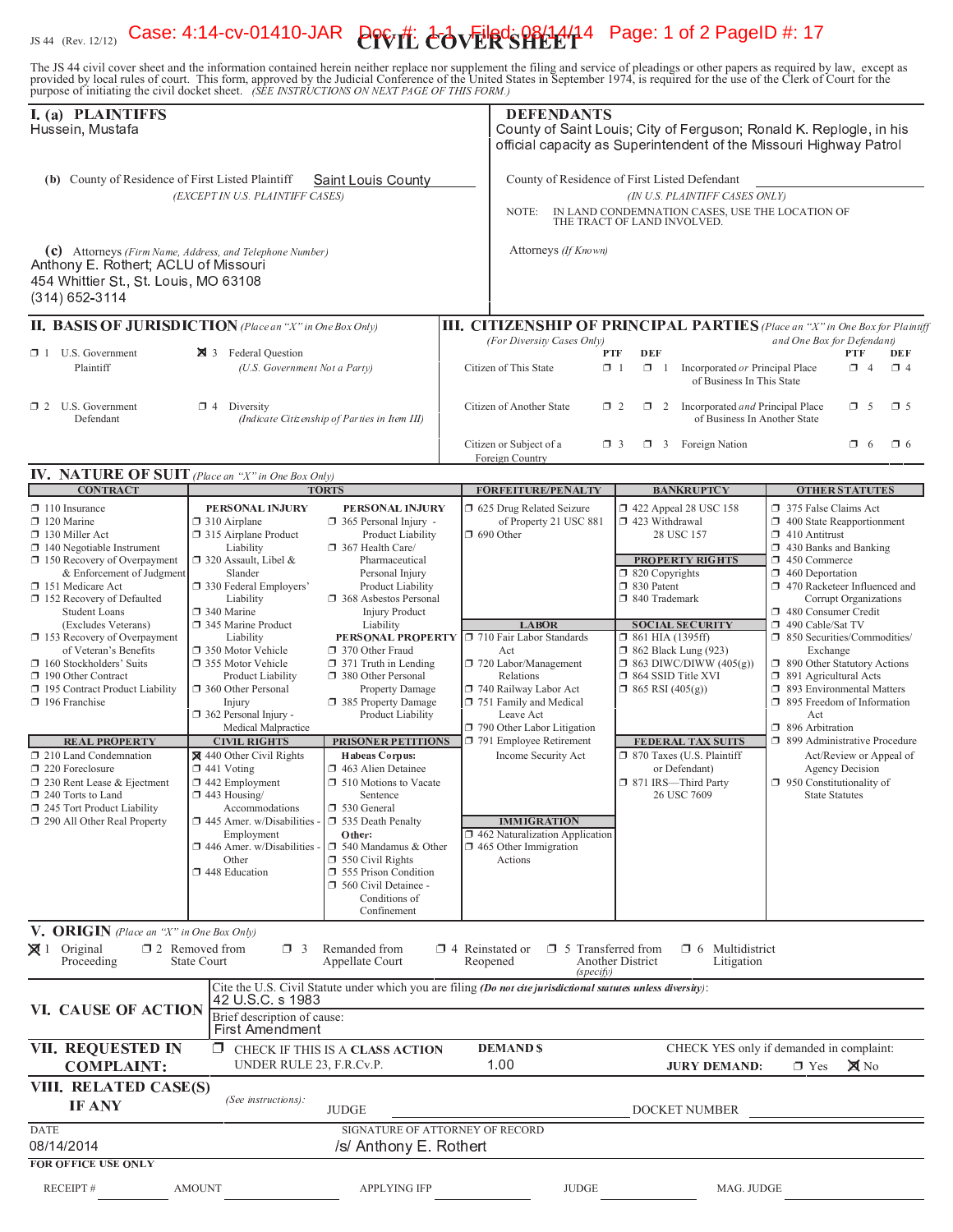# **INSTRUCTIONS FOR ATTORNEYS COMPLETING CIVIL COVER SHEET FORM JS 44**

Authority For Civil Cover Sheet

The JS 44 civil cover sheet and the information contained herein neither replaces nor supplements the filings and service of pleading or other papers as required by law, except as provided by local rules of court. This form, approved by the Judicial Conference of the United States in September 1974, is required for the use of the Clerk of Court for the purpose of initiating the civil docket sheet. Consequently, a civil cover sheet is submitted to the Clerk of Court for each civil complaint filed. The attorney filing a case should complete the form as follows:

- $L(a)$ **Plaintiffs-Defendants.** Enter names (last, first, middle initial) of plaintiff and defendant. If the plaintiff or defendant is a government agency, use only the full name or standard abbreviations. If the plaintiff or defendant is an official within a government agency, identify first the agency and then the official, giving both name and title.
	- County of Residence. For each civil case filed, except U.S. plaintiff cases, enter the name of the county where the first listed plaintiff resides at the (b) time of filing. In U.S. plaintiff cases, enter the name of the county in which the first listed defendant resides at the time of filing. (NOTE: In land condemnation cases, the county of residence of the "defendant" is the location of the tract of land involved.)
	- Attorneys. Enter the firm name, address, telephone number, and attorney of record. If there are several attorneys, list them on an attachment, noting  $(c)$ in this section "(see attachment)".

II. Jurisdiction. The basis of jurisdiction is set forth under Rule 8(a), F.R.Cv.P., which requires that jurisdictions be shown in pleadings. Place an "X" in one of the boxes. If there is more than one basis of jurisdiction, precedence is given in the order shown below. United States plaintiff. (1) Jurisdiction based on 28 U.S.C. 1345 and 1348. Suits by agencies and officers of the United States are included here. United States defendant. (2) When the plaintiff is suing the United States, its officers or agencies, place an "X" in this box. Federal question. (3) This refers to suits under 28 U.S.C. 1331, where jurisdiction arises under the Constitution of the United States, an amendment to the Constitution, an act of Congress or a treaty of the United States. In cases where the U.S. is a party, the U.S. plaintiff or defendant code takes precedence, and box 1 or 2 should be marked.

Diversity of citizenship. (4) This refers to suits under 28 U.S.C. 1332, where parties are citizens of different states. When Box 4 is checked, the citizenship of the different parties must be checked. (See Section III below; NOTE: federal question actions take precedence over diversity cases.)

- III. Residence (citizenship) of Principal Parties. This section of the JS 44 is to be completed if diversity of citizenship was indicated above. Mark this section for each principal party.
- IV. Nature of Suit. Place an "X" in the appropriate box. If the nature of suit cannot be determined, be sure the cause of action, in Section VI below, is sufficient to enable the deputy clerk or the statistical clerk(s) in the Administrative Office to determine the nature of suit. If the cause fits more than one nature of suit, select the most definitive.
- V. Origin. Place an "X" in one of the six boxes.

Original Proceedings. (1) Cases which originate in the United States district courts.

Removed from State Court. (2) Proceedings initiated in state courts may be removed to the district courts under Title 28 U.S.C., Section 1441. When the petition for removal is granted, check this box.

Remanded from Appellate Court. (3) Check this box for cases remanded to the district court for further action. Use the date of remand as the filing date

Reinstated or Reopened. (4) Check this box for cases reinstated or reopened in the district court. Use the reopening date as the filing date. Transferred from Another District. (5) For cases transferred under Title 28 U.S.C. Section 1404(a). Do not use this for within district transfers or multidistrict litigation transfers.

Multidistrict Litigation. (6) Check this box when a multidistrict case is transferred into the district under authority of Title 28 U.S.C. Section 1407. When this box is checked, do not check (5) above.

- VI. Cause of Action. Report the civil statute directly related to the cause of action and give a brief description of the cause. Do not cite jurisdictional statutes unless diversity. Example: U.S. Civil Statute: 47 USC 553 Brief Description: Unauthorized reception of cable service
- Requested in Complaint. Class Action. Place an "X" in this box if you are filing a class action under Rule 23, F.R.Cv.P. VII. Demand. In this space enter the actual dollar amount being demanded or indicate other demand, such as a preliminary injunction. Jury Demand. Check the appropriate box to indicate whether or not a jury is being demanded.
- VIII. Related Cases. This section of the JS 44 is used to reference related pending cases, if any. If there are related pending cases, insert the docket numbers and the corresponding judge names for such cases.

Date and Attorney Signature. Date and sign the civil cover sheet.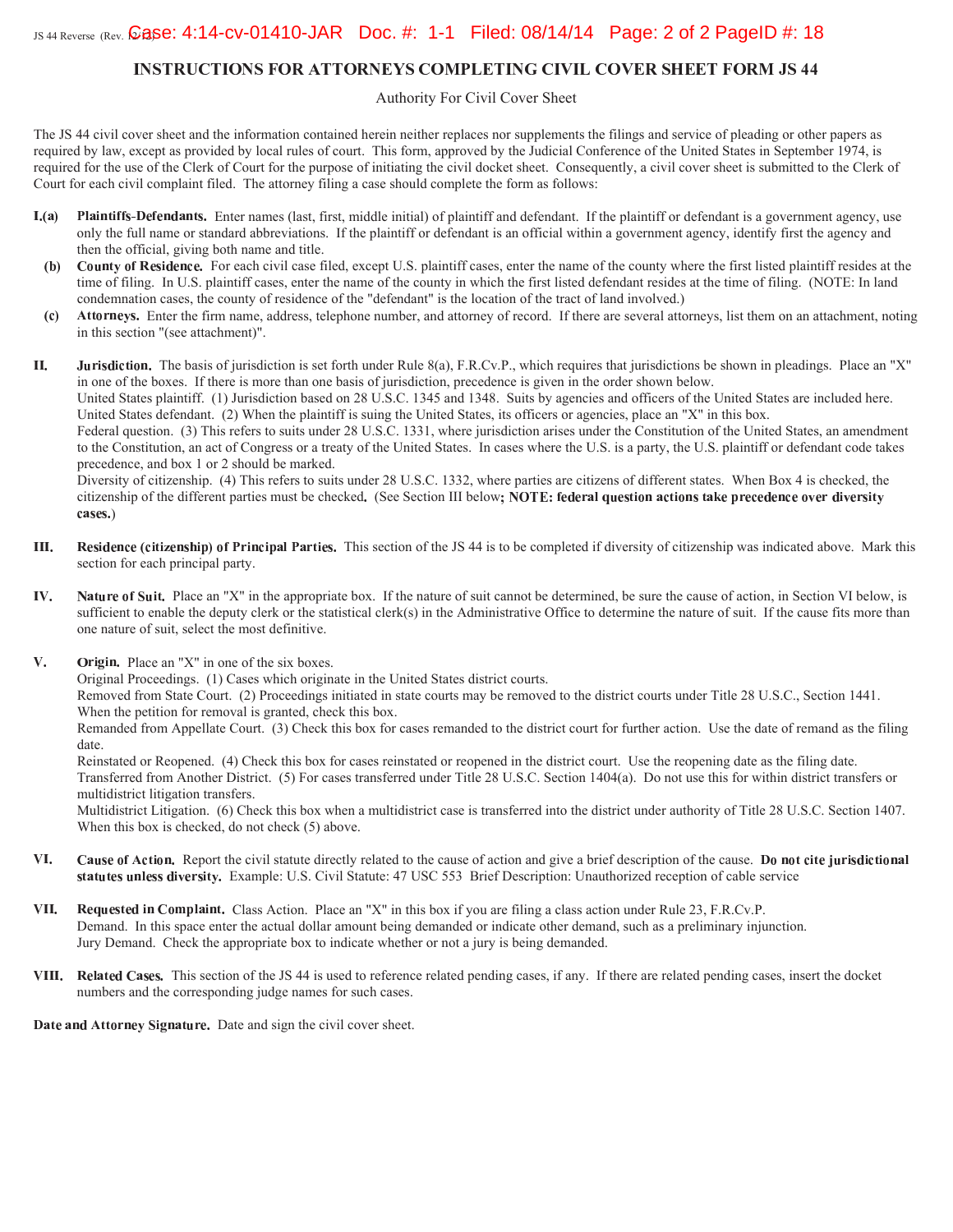Case: 4:14-cv-01410-JAR Doc. #: 1-2 Filed: 08/14/14 Page: 1 of 1 PageID #: 19

#### UNITED STATES DISTRICT COURT EASTERN DISTRICT OF MISSOURI

| Mustafa Hussein                  |            |                 |
|----------------------------------|------------|-----------------|
|                                  | b.         |                 |
|                                  | Plaintiff, |                 |
| v.                               |            | Case No. $4:14$ |
| County of Saint Louis,<br>et al. | ٠          |                 |
|                                  | Defendant. |                 |

#### **ORIGINAL FILING FORM**

 $\lambda$ 

#### THIS FORM MUST BE COMPLETED AND VERIFIED BY THE FILING PARTY WHEN INITIATING A NEW CASE.

THIS SAME CAUSE, OR A SUBSTANTIALLY EQUIVALENT COMPLAINT, WAS  $\Box$ 

PREVIOUSLY FILED IN THIS COURT AS CASE NUMBER \_\_\_\_\_\_\_\_\_\_\_\_\_\_\_\_\_\_\_\_\_\_\_\_\_\_\_\_\_\_\_\_\_\_

AND ASSIGNED TO THE HONORABLE JUDGE \_\_\_\_\_\_\_\_\_\_\_\_\_\_\_\_\_\_\_\_\_\_\_\_\_\_.

THIS CAUSE IS RELATED, BUT IS NOT SUBSTANTIALLY EQUIVALENT TO ANY П

PREVIOUSLY FILED COMPLAINT. THE RELATED CASE NUMBER IS \_\_\_\_\_\_\_\_\_\_\_\_\_\_\_\_\_\_\_\_ AND

THEREFORE, BE OPENED AS AN ORIGINAL PROCEEDING.

NEITHER THIS SAME CAUSE, NOR A SUBSTANTIALLY EQUIVALENT 冈 COMPLAINT, HAS BEEN PREVIOUSLY FILED IN THIS COURT, AND THEREFORE

MAY BE OPENED AS AN ORIGINAL PROCEEDING.

The undersigned affirms that the information provided above is true and correct.

 $_{\text{Date:}}$   $\frac{1}{2}$  14/2014

**Signature of Filing Party**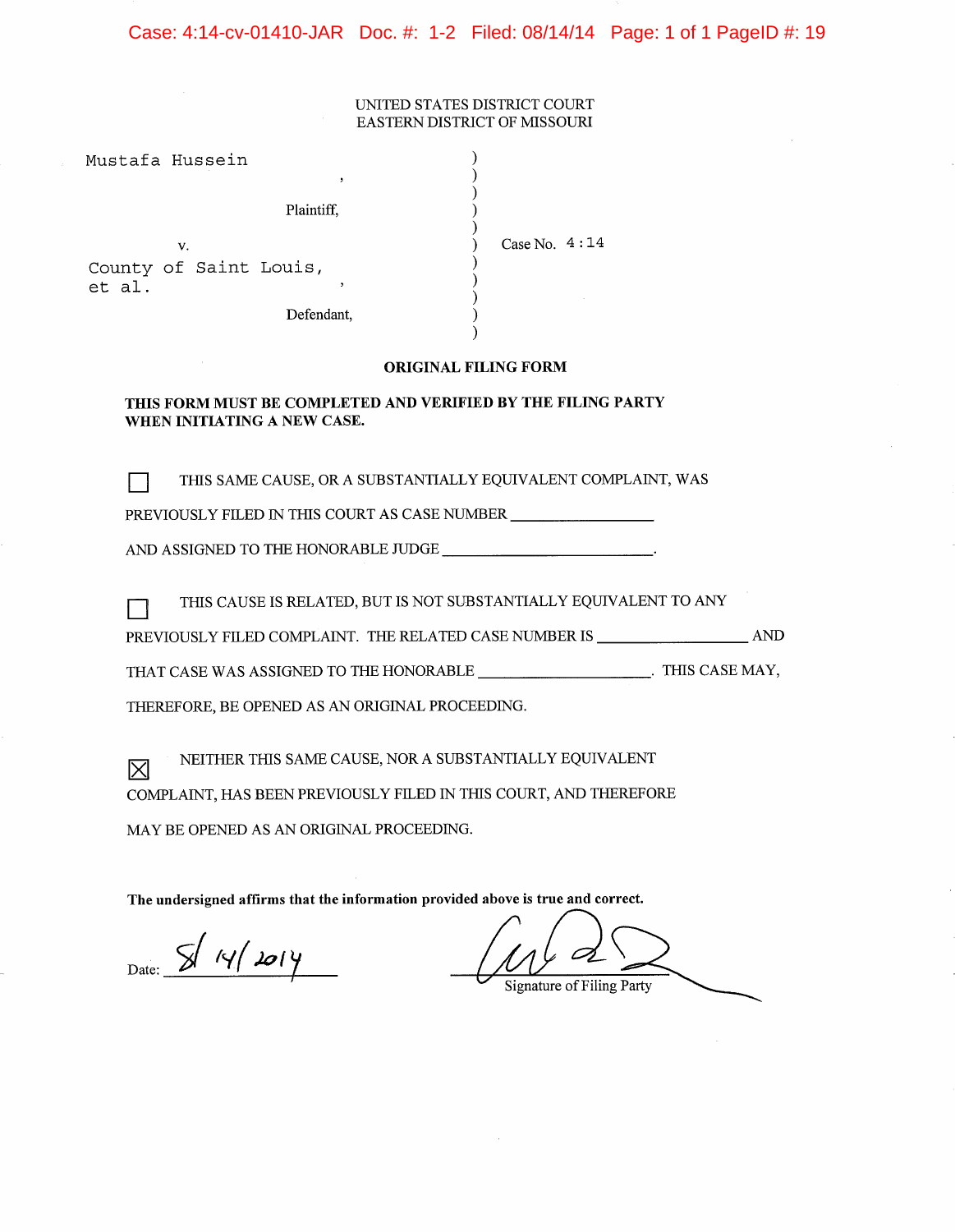Case: 4:14-cv-01410-JAR Doc. #: 1-3 Filed: 08/14/14 Page: 1 of 2

AO 440 (Rev. 12/09) Summons in a Civil Action

# UNITED STATES DISTRICT COURT

for the

Eastern District of Missouri

) ) ) ) ) ) )

Mustafa Hussein

*Plaintiff*

County of Saint Louis, et al.

v. Civil Action No.

*Defendant*

# **SUMMONS IN A CIVIL ACTION**

To: *(Defendant's name and address)* City of Ferguson c/o Megan Asikainen, City Clerk 110 Church St. Ferguson, MO 63135

A lawsuit has been filed against you.

Within 21 days after service of this summons on you (not counting the day you received it) — or 60 days if you are the United States or a United States agency, or an officer or employee of the United States described in Fed. R. Civ. P. 12 (a)(2) or (3) — you must serve on the plaintiff an answer to the attached complaint or a motion under Rule 12 of the Federal Rules of Civil Procedure. The answer or motion must be served on the plaintiff or plaintiff's attorney, whose name and address are:

Anthony E. Rothert ACLU of Missouri 454 Whittier Street St. Louis, MO 63108

If you fail to respond, judgment by default will be entered against you for the relief demanded in the complaint. You also must file your answer or motion with the court.

*CLERK OF COURT*

Date:

*Signature of Clerk or Deputy Clerk*

**Reset**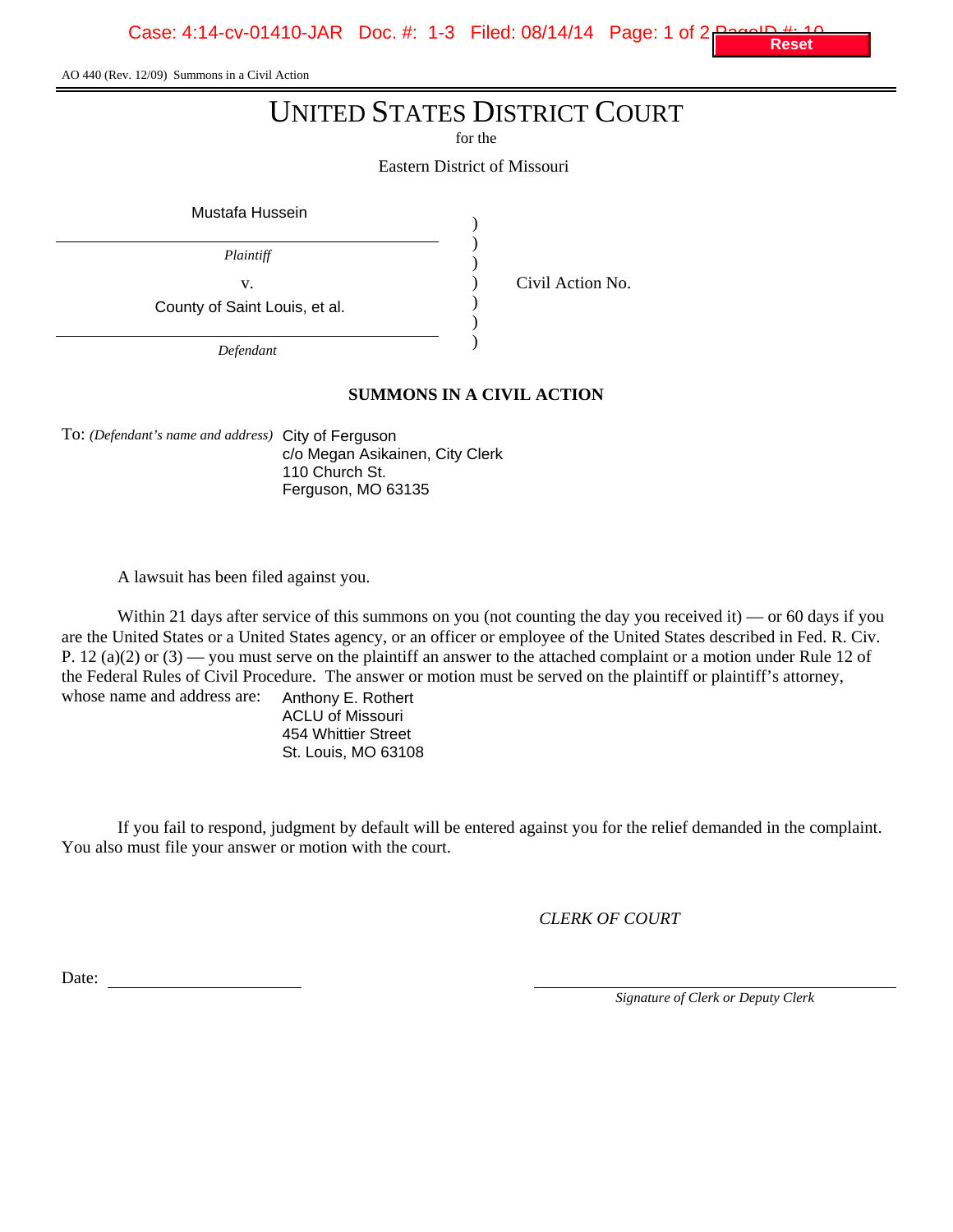AO 440 (Rev. 12/09) Summons in a Civil Action (Page 2)

Civil Action No.

# **PROOF OF SERVICE**

# *(This section should not be filed with the court unless required by Fed. R. Civ. P. 4 (l))*

|       |                                                                                             | This summons for (name of individual and title, if any)                      | <u> 1989 - John Stein, Amerikaansk politiker (</u>                                                                                                                                                                                                                                                                                                                                                                                                         |          |  |  |  |
|-------|---------------------------------------------------------------------------------------------|------------------------------------------------------------------------------|------------------------------------------------------------------------------------------------------------------------------------------------------------------------------------------------------------------------------------------------------------------------------------------------------------------------------------------------------------------------------------------------------------------------------------------------------------|----------|--|--|--|
|       | was received by me on <i>(date)</i>                                                         |                                                                              |                                                                                                                                                                                                                                                                                                                                                                                                                                                            |          |  |  |  |
|       |                                                                                             | $\Box$ I personally served the summons on the individual at ( <i>place</i> ) |                                                                                                                                                                                                                                                                                                                                                                                                                                                            |          |  |  |  |
|       |                                                                                             |                                                                              | $\frac{1}{\sqrt{1-\frac{1}{2}}\cdot\frac{1}{\sqrt{1-\frac{1}{2}}}}$                                                                                                                                                                                                                                                                                                                                                                                        | ; or     |  |  |  |
|       | $\Box$ I left the summons at the individual's residence or usual place of abode with (name) |                                                                              |                                                                                                                                                                                                                                                                                                                                                                                                                                                            |          |  |  |  |
|       |                                                                                             |                                                                              | , a person of suitable age and discretion who resides there,                                                                                                                                                                                                                                                                                                                                                                                               |          |  |  |  |
|       | on $(data)$                                                                                 |                                                                              | and mailed a copy to the individual's last known address; or                                                                                                                                                                                                                                                                                                                                                                                               |          |  |  |  |
|       |                                                                                             | $\Box$ I served the summons on (name of individual)                          |                                                                                                                                                                                                                                                                                                                                                                                                                                                            | , who is |  |  |  |
|       |                                                                                             |                                                                              | designated by law to accept service of process on behalf of (name of organization)                                                                                                                                                                                                                                                                                                                                                                         |          |  |  |  |
|       |                                                                                             |                                                                              | $\frac{1}{\sqrt{1-\frac{1}{2}}}\left\{ \cos \left( \frac{1}{2} \cos \left( \frac{1}{2} \cos \left( \frac{1}{2} \cos \left( \frac{1}{2} \cos \left( \frac{1}{2} \cos \left( \frac{1}{2} \cos \left( \frac{1}{2} \cos \left( \frac{1}{2} \cos \left( \frac{1}{2} \cos \left( \frac{1}{2} \cos \left( \frac{1}{2} \cos \left( \frac{1}{2} \cos \left( \frac{1}{2} \cos \left( \frac{1}{2} \cos \left( \frac{1}{2} \cos \left( \frac{1}{2} \cos \left( \frac{$ | ; or     |  |  |  |
|       |                                                                                             | $\Box$ I returned the summons unexecuted because                             |                                                                                                                                                                                                                                                                                                                                                                                                                                                            | ; or     |  |  |  |
|       | $\Box$ Other (specify):                                                                     |                                                                              |                                                                                                                                                                                                                                                                                                                                                                                                                                                            |          |  |  |  |
|       |                                                                                             |                                                                              |                                                                                                                                                                                                                                                                                                                                                                                                                                                            |          |  |  |  |
|       | My fees are \$                                                                              | for travel and \$                                                            | for services, for a total of \$                                                                                                                                                                                                                                                                                                                                                                                                                            | 0.00     |  |  |  |
|       | I declare under penalty of perjury that this information is true.                           |                                                                              |                                                                                                                                                                                                                                                                                                                                                                                                                                                            |          |  |  |  |
| Date: |                                                                                             |                                                                              |                                                                                                                                                                                                                                                                                                                                                                                                                                                            |          |  |  |  |
|       |                                                                                             |                                                                              | Server's signature                                                                                                                                                                                                                                                                                                                                                                                                                                         |          |  |  |  |
|       |                                                                                             |                                                                              | Printed name and title                                                                                                                                                                                                                                                                                                                                                                                                                                     |          |  |  |  |
|       |                                                                                             |                                                                              |                                                                                                                                                                                                                                                                                                                                                                                                                                                            |          |  |  |  |

*Server's address*

Additional information regarding attempted service, etc: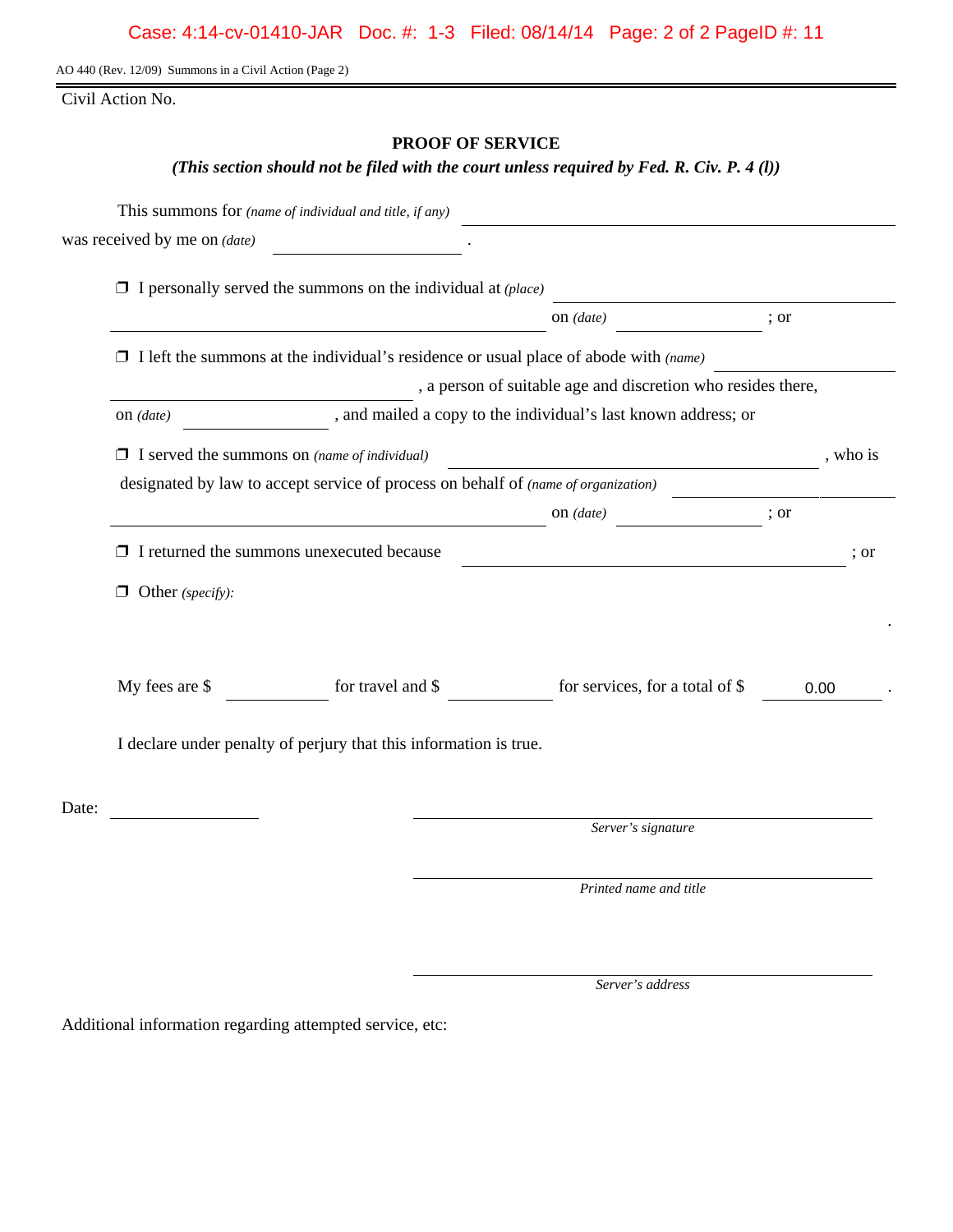Case: 4:14-cv-01410-JAR Doc. #: 1-4 Filed: 08/14/14 Page: 1 of

AO 440 (Rev. 12/09) Summons in a Civil Action

# UNITED STATES DISTRICT COURT

for the

Eastern District of Missouri

) ) ) ) ) ) )

Mustafa Hussein

*Plaintiff*

County of Saint Louis, et al.

v. Civil Action No.

*Defendant*

# **SUMMONS IN A CIVIL ACTION**

To: *(Defendant's name and address)* County of Saint Louis c/o Patricia Redington County Counselor County Government Center 41 South Central, 9th Floor Clayton, MO 63105

A lawsuit has been filed against you.

Within 21 days after service of this summons on you (not counting the day you received it) — or 60 days if you are the United States or a United States agency, or an officer or employee of the United States described in Fed. R. Civ. P. 12 (a)(2) or  $(3)$  — you must serve on the plaintiff an answer to the attached complaint or a motion under Rule 12 of the Federal Rules of Civil Procedure. The answer or motion must be served on the plaintiff or plaintiff's attorney, whose name and address are:

Anthony E. Rothert ACLU of Missouri 454 Whittier Street St. Louis, MO 63108

If you fail to respond, judgment by default will be entered against you for the relief demanded in the complaint. You also must file your answer or motion with the court.

*CLERK OF COURT*

Date:

*Signature of Clerk or Deputy Clerk*

**Reset**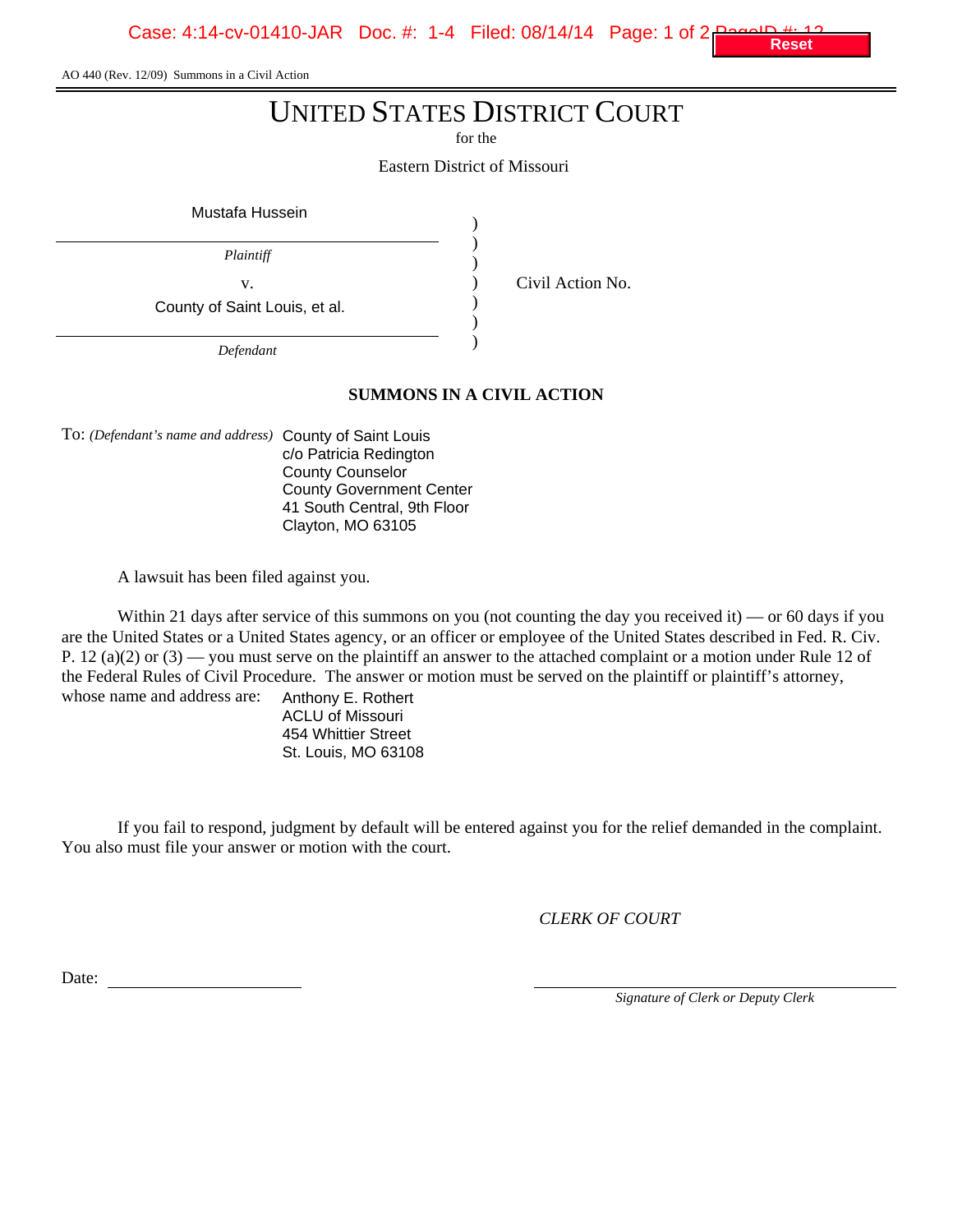AO 440 (Rev. 12/09) Summons in a Civil Action (Page 2)

Civil Action No.

# **PROOF OF SERVICE**

# *(This section should not be filed with the court unless required by Fed. R. Civ. P. 4 (l))*

|       |                                                                                             | This summons for (name of individual and title, if any)                      |                                                                                                                                                                                                                                                                                                                                                                                                                      |          |  |  |
|-------|---------------------------------------------------------------------------------------------|------------------------------------------------------------------------------|----------------------------------------------------------------------------------------------------------------------------------------------------------------------------------------------------------------------------------------------------------------------------------------------------------------------------------------------------------------------------------------------------------------------|----------|--|--|
|       | was received by me on (date)                                                                |                                                                              |                                                                                                                                                                                                                                                                                                                                                                                                                      |          |  |  |
|       |                                                                                             | $\Box$ I personally served the summons on the individual at ( <i>place</i> ) |                                                                                                                                                                                                                                                                                                                                                                                                                      |          |  |  |
|       |                                                                                             |                                                                              | on $(data)$                                                                                                                                                                                                                                                                                                                                                                                                          | ; or     |  |  |
|       | $\Box$ I left the summons at the individual's residence or usual place of abode with (name) |                                                                              |                                                                                                                                                                                                                                                                                                                                                                                                                      |          |  |  |
|       |                                                                                             |                                                                              | , a person of suitable age and discretion who resides there,                                                                                                                                                                                                                                                                                                                                                         |          |  |  |
|       | on (date)                                                                                   |                                                                              | , and mailed a copy to the individual's last known address; or                                                                                                                                                                                                                                                                                                                                                       |          |  |  |
|       |                                                                                             | $\Box$ I served the summons on (name of individual)                          |                                                                                                                                                                                                                                                                                                                                                                                                                      | , who is |  |  |
|       |                                                                                             |                                                                              | designated by law to accept service of process on behalf of (name of organization)                                                                                                                                                                                                                                                                                                                                   |          |  |  |
|       |                                                                                             |                                                                              | $\frac{1}{\sqrt{1-\frac{1}{2}}\sqrt{1-\frac{1}{2}}\sqrt{1-\frac{1}{2}}\sqrt{1-\frac{1}{2}}\sqrt{1-\frac{1}{2}}\sqrt{1-\frac{1}{2}}\sqrt{1-\frac{1}{2}}\sqrt{1-\frac{1}{2}}\sqrt{1-\frac{1}{2}}\sqrt{1-\frac{1}{2}}\sqrt{1-\frac{1}{2}}\sqrt{1-\frac{1}{2}}\sqrt{1-\frac{1}{2}}\sqrt{1-\frac{1}{2}}\sqrt{1-\frac{1}{2}}\sqrt{1-\frac{1}{2}}\sqrt{1-\frac{1}{2}}\sqrt{1-\frac{1}{2}}\sqrt{1-\frac{1}{2}}\sqrt{1-\frac$ | ; or     |  |  |
|       |                                                                                             | $\Box$ I returned the summons unexecuted because                             |                                                                                                                                                                                                                                                                                                                                                                                                                      | ; or     |  |  |
|       | $\Box$ Other (specify):                                                                     |                                                                              |                                                                                                                                                                                                                                                                                                                                                                                                                      |          |  |  |
|       |                                                                                             |                                                                              |                                                                                                                                                                                                                                                                                                                                                                                                                      |          |  |  |
|       |                                                                                             |                                                                              |                                                                                                                                                                                                                                                                                                                                                                                                                      |          |  |  |
|       | My fees are \$                                                                              | for travel and $\$$                                                          | for services, for a total of \$                                                                                                                                                                                                                                                                                                                                                                                      | 0.00     |  |  |
|       | I declare under penalty of perjury that this information is true.                           |                                                                              |                                                                                                                                                                                                                                                                                                                                                                                                                      |          |  |  |
| Date: |                                                                                             |                                                                              |                                                                                                                                                                                                                                                                                                                                                                                                                      |          |  |  |
|       |                                                                                             |                                                                              | Server's signature                                                                                                                                                                                                                                                                                                                                                                                                   |          |  |  |
|       |                                                                                             |                                                                              | Printed name and title                                                                                                                                                                                                                                                                                                                                                                                               |          |  |  |
|       |                                                                                             |                                                                              |                                                                                                                                                                                                                                                                                                                                                                                                                      |          |  |  |

*Server's address*

Additional information regarding attempted service, etc: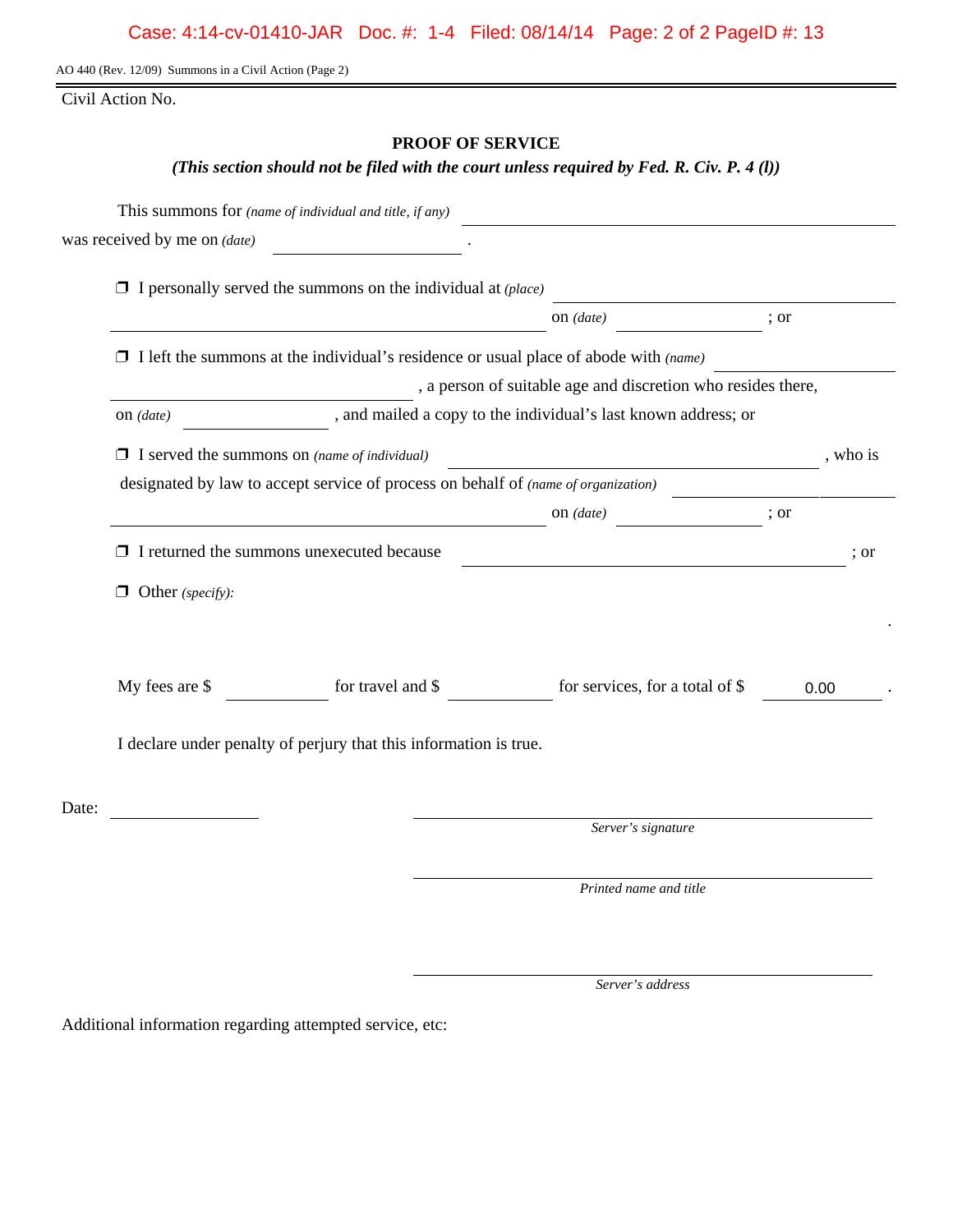Case: 4:14-cv-01410-JAR Doc. #: 1-5 Filed: 08/14/14 Page: 1 of 2

AO 440 (Rev. 12/09) Summons in a Civil Action

# UNITED STATES DISTRICT COURT

for the

Eastern District of Missouri

) ) ) ) ) ) )

Mustafa Hussein

*Plaintiff*

County of Saint Louis, et al.

v. Civil Action No.

*Defendant*

# **SUMMONS IN A CIVIL ACTION**

To: *(Defendant's name and address)* Ronald K. Replogle, in his official capacity 1510 East Elm St. Jefferson City, MO 65101

A lawsuit has been filed against you.

Within 21 days after service of this summons on you (not counting the day you received it) — or 60 days if you are the United States or a United States agency, or an officer or employee of the United States described in Fed. R. Civ. P. 12 (a)(2) or  $(3)$  — you must serve on the plaintiff an answer to the attached complaint or a motion under Rule 12 of the Federal Rules of Civil Procedure. The answer or motion must be served on the plaintiff or plaintiff's attorney, whose name and address are:

Anthony E. Rothert ACLU of Missouri 454 Whittier Street St. Louis, MO 63108

If you fail to respond, judgment by default will be entered against you for the relief demanded in the complaint. You also must file your answer or motion with the court.

*CLERK OF COURT*

Date:

*Signature of Clerk or Deputy Clerk*

**Reset**